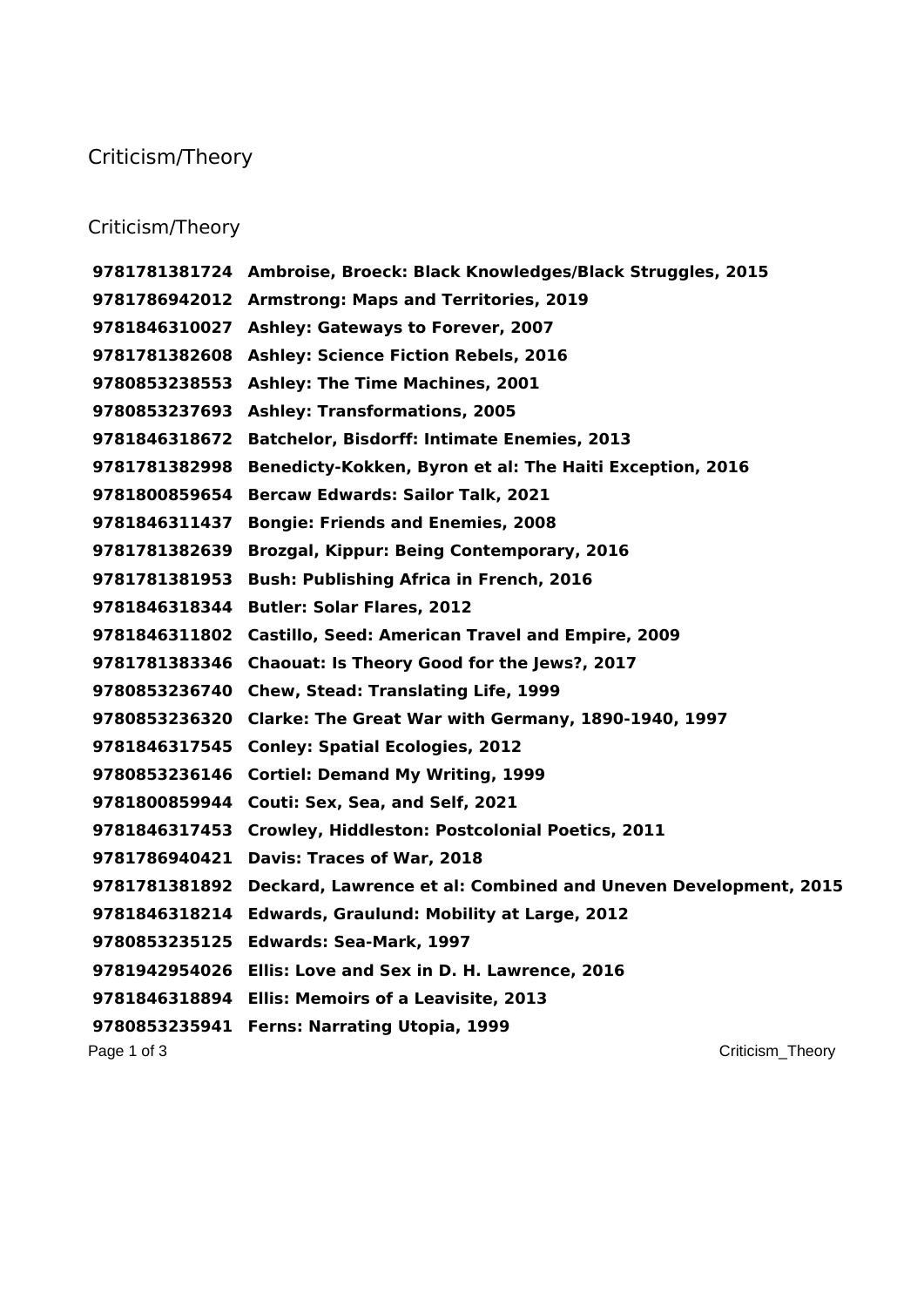| 9781846310546 | Forsdick, Murphy: Postcolonial Thought in the French-speaking<br><b>World, 2009</b> |
|---------------|-------------------------------------------------------------------------------------|
| 9781800348271 | Fox, Qabaha: Post-Millennial Palestine, 2021                                        |
| 9781846318948 | Fraiture: V. Y. Mudimbe, 2013                                                       |
| 9781789621815 | Garden: The Literary Afterlives of Roger Casement, 1899-2016, 2020                  |
| 9781846310256 | <b>Goodway: Anarchist Seeds Beneath the Snow, 2006</b>                              |
| 9781846311826 | Gossy: Empire on the Verge of a Nervous Breakdown, 2009                             |
| 9780853235910 | Gough, Rudd: A Very Different Story, 1998                                           |
| 9781789620580 | Gulddal, Rolls et al: Criminal Moves, 2020                                          |
| 9781781380321 | Hiddleston: Decolonising the Intellectual, 2014                                     |
| 9781846312304 | Hiddleston: Poststructuralism and Postcoloniality, 2010                             |
| 9781846311093 | <b>Huggan: Interdisciplinary Measures, 2008</b>                                     |
| 9781846317484 | Hulme: Cuba's Wild East, 2011                                                       |
| 9780853237839 | Jones: Deconstructing the Starships, 1998                                           |
| 9780853239468 | Joshi: A Dreamer and a Visionary, 2001                                              |
| 9780853237655 | Joshi: Ramsey Campbell and Modern Horror Fiction, 2001                              |
| 9781786940780 | Juárez-Almendros: Disabled Bodies in Early Modern Spanish<br>Literature, 2018       |
| 9781846310249 | Kerslake: Science Fiction and Empire, 2007                                          |
| 9781789620047 | Kinane: Didactics and the Modern Robinsonade, 2019                                  |
| 9781789622058 | Krell: Ecocritics and Ecoskeptics, 2020                                             |
| 9781781380307 | <b>Lachman: Borrowed Forms, 2014</b>                                                |
| 9781789621136 | Leman: Singing the Law, 2020                                                        |
| 9781789620627 | <b>Malcolm: Lewis Grassic Gibbon, 2020</b>                                          |
| 9781846314728 | Mangham, Depledge: The Female Body in Medicine and Literature,<br>2011              |
| 9781786940520 | Mangham, Lea: The Male Body in Medicine and Literature, 2018                        |
| 9781846319389 | Michlin, Rocchi: Black Intersectionalities, 2014                                    |
| 9781789620603 | <b>Miller: Science Fiction and Psychology, 2020</b>                                 |
| 9781789621723 | Milner, Burgmann: Science Fiction and Climate Change, 2020                          |
| 9781846318429 | <b>Milner: Locating Science Fiction, 2012</b>                                       |
| 9781949979060 | <b>Mohite: Modern Writers, Transnational Literatures, 2020</b>                      |
| 9781846318665 | <b>Nesbitt: Caribbean Critique, 2013</b>                                            |

Page 2 of 3 Criticism\_Theory